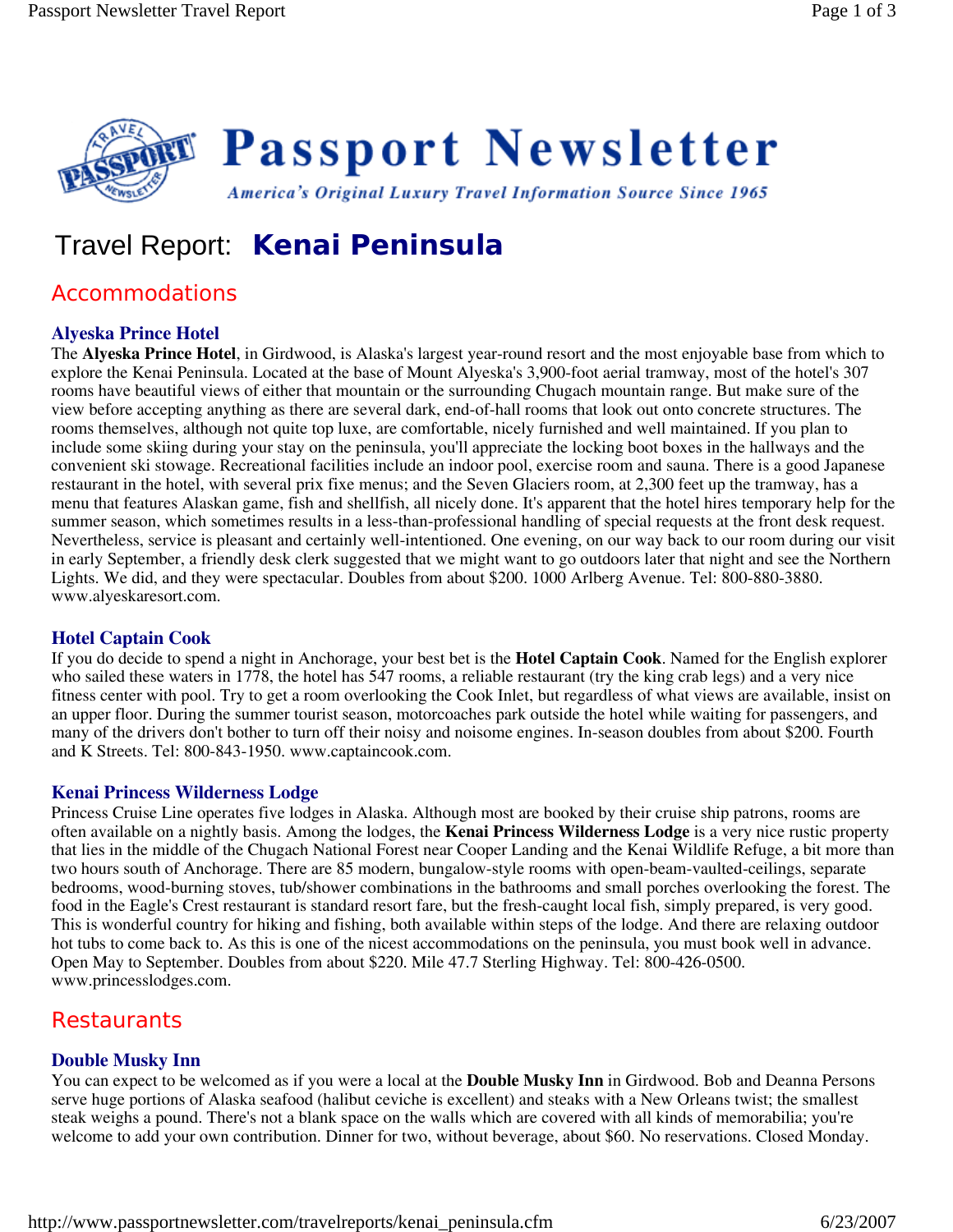Mile 0.3 Crow Creek Road. Tel: 907-783-2822.

#### **Glacier Brewhouse**

**Glacier Brewhouse** is one of Alaska's best brew-pubs, producing about 40 handcrafted beers rotated seasonally. The restaurant has an alderwood-fired oven that turns out fine pizzas, but you really should try the seafood chowder and one of their delicious salmon preparations. Portions are large, especially the starters. Always crowded with locals. Dinner for two, with beer, about \$70. 737 W. Fifth Avenue. Tel: 907-274-2739. While waiting for your table, check out Zoez Window Gallery next door, where there's a colorful mix of original, high-quality native art and some whimsical furniture pieces. Tel: 907-274-0232.

#### **Ray's Waterfront**

At Seward's small boat harbor, you'll get a friendly welcome at **Ray's Waterfront**. The surrounding mountainscape views are memorable, and you'll usually find a group of locals ready to dish out news, gossip and fishing advice. Ray's scratch Bloody Marys are a tradition, and at lunch and dinner, generous portions of good planked salmon and other Alaska standards make this a worthwhile stop. Lunch for two, with beverage, about \$40. Tel: 907-224-5606.

#### **Resurrection Roadhouse**

The **Resurrection Roadhouse** is a slick, modern example of a characteristic Alaska institution. Found in locations around the state, roadhouses may serve many purposes—restaurant, saloon, hotel, community hall or general store. This one, part of a Windsong Lodge on the Resurrection River, is a good place to stop after a trip to the Exit Glacier on the outskirts of Seward. Lunch and dinner choices, especially the fresh and house-smoked seafood, are quite satisfying, accompanied by an unexpectedly good wine list and a great selection of Alaska beers. Dinner for two without beverage, about \$35. Mile 0.5 Exit Glacier Road. Tel: 888-959-9590.

#### **Varly's Swiftwater Seafood Cafe**

**Varly's Swiftwater Seafood Cafe** in Whittier would be outstanding regardless of where it was located. Here, with little else to distract one's attention, it is truly remarkable. It's a tiny dockside café serving shrimp, halibut and rockfish straight from the sound. Each order is hand-battered. Don and Margaret Varlamos' homemade clam and seafood chowders are fresh and chunky. They have 30 beers and ales, plus wine. Friendly, efficient service, blues and jazz on the CD player, and plenty of historical shipwreck photos on the wall. All in all, a very casual environment. Deck dining overlooks the water. Dinner with beer for two about \$45. Open May to September daily for lunch and dinner. Wharfside, Whittier. Tel: 907- 472-2550.

## Travel Tips

#### **Activities in Kenai Peninsula**

Kayaking on Prince William Sound is an unforgettable experience, and even if you've never tried the sport before, **Alaska Sea Kayakers** will provide instructions and all equipment for a safe and enjoyable outing on your own or with a guide. They supply dry suits, footgear, dry bag for camera, and rubber gloves, as well as kayak and paddles. Prices start at \$70 for a three-hour trip, and they also offer private charter expeditions over several days. Located on the wharf at Whittier. Tel: 877-472-2534. www.alaskaseakayakers.com.

**Major Marine Tours** offers glacier and wildlife cruises in Kenai Fjords National Park and on Prince William Sound. Half-day and full-day cruises take you through stunning areas where the scenery and wildlife are everything you've come to Alaska to see. Cabins are heated, and all cruises are narrated by a National Park Ranger. There is a well-organized, reasonably priced salmon and prime rib buffet, but you may well prefer, as we did, to spend all the time on the top deck rather than crowded below eating lunch. You can put together a splendid picnic lunch at one of the delis along the dock in Seward or Whittier. The cruise provides complimentary coffee and tea. Good binoculars are useful, and you may want to bring a camera and a journal to record your sightings of Steller sea lions, Dall's porpoises, whitetail and Sitka blacktail deer, peregrine falcons and sea otters. If you're susceptible to sea sickness, take precautions before boarding or bring something along with you. Reservations suggested. Cruises depart from Seward's Small Boat Harbor and the harbor at Whittier and start at about \$70 per person. Tel: 800-764-7300. www.majormarine.com.

The **Exit Glacier** in Kenai Fjords National Park, about ten miles from Seward, is very accessible. There's no need to sign